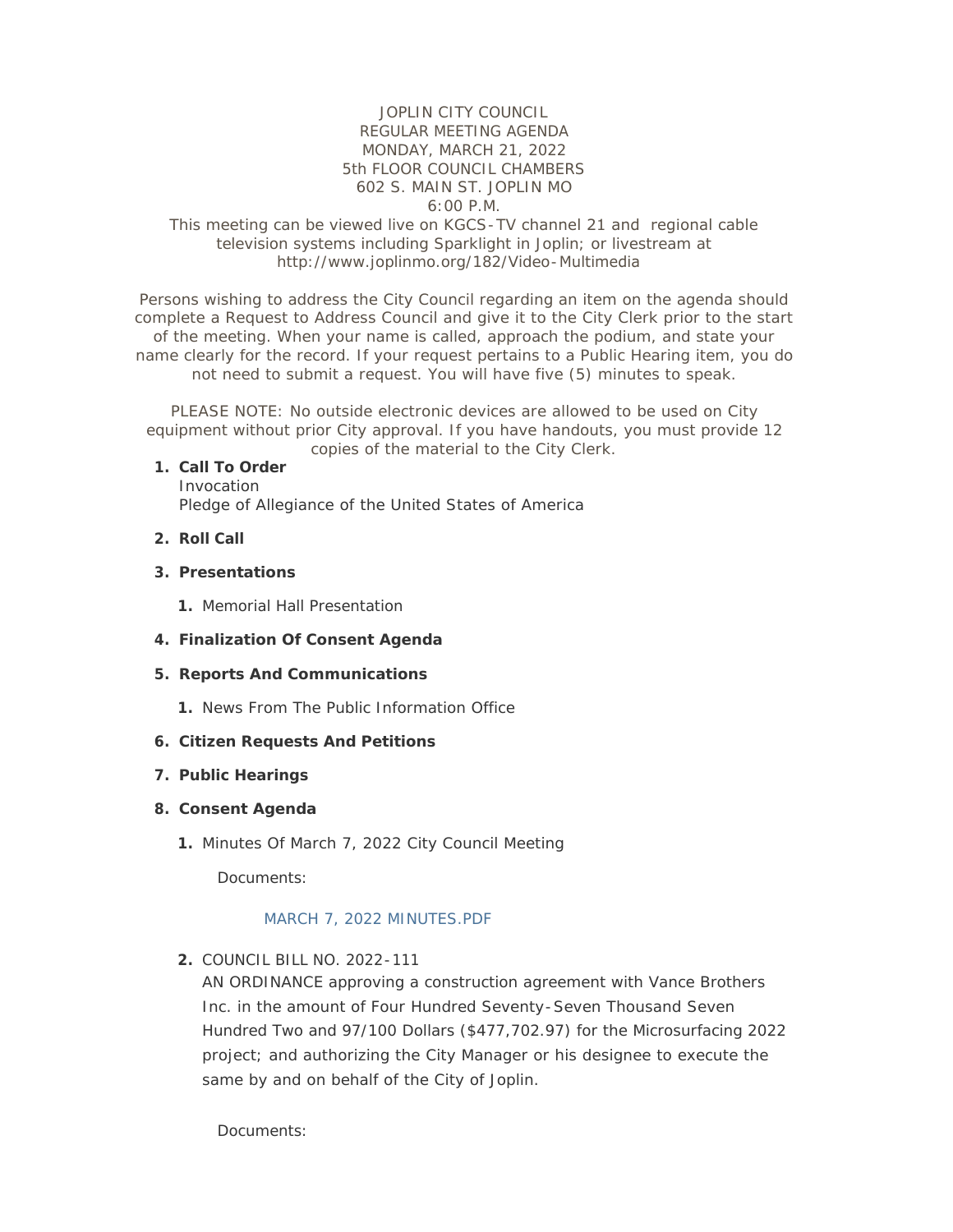## [CB2022-111.PDF](http://www.joplinmo.org/AgendaCenter/ViewFile/Item/8386?fileID=49819)

# COUNCIL BILL NO. 2022-112 **3.**

AN ORDINANCE approving a construction agreement with Springfield Striping & Sealing in the amount of Thirty-One Thousand Eight Hundred Forty-Four and 25/100 Dollars (\$31,844.25) for the Parking Lots and Trails Sealing 2022 project and authorizing the City Manager or his designee to execute the same by and on behalf of the City of Joplin.

Documents:

# [CB2022-112.PDF](http://www.joplinmo.org/AgendaCenter/ViewFile/Item/8387?fileID=49820)

COUNCIL BILL NO. 2022-251 **4.**

AN ORDINANCE approving the voluntary annexation by the Council of the City of Joplin, Missouri, of property located 18758 Apple Rd., Joplin, Jasper County, Missouri.

Documents:

# [CB2022-251.PDF](http://www.joplinmo.org/AgendaCenter/ViewFile/Item/8382?fileID=49815)

COUNCIL BILL NO. 2022-252 **5.**

AN ORDINANCE approving the voluntary annexation by the Council of the City of Joplin, Missouri, of property located 18987 Argon Rd., Joplin, Jasper County, Missouri.

Documents:

# [CB2022-252.PDF](http://www.joplinmo.org/AgendaCenter/ViewFile/Item/8383?fileID=49816)

COUNCIL BILL NO. 2022-253 **6.**

AN ORDINANCE approving the voluntary annexation by the Council of the City of Joplin, Missouri, of property located Northeast corner of S. Rob O'Brian Way and E. 26<sup>th</sup> Street., Joplin, Jasper County, Missouri.

Documents:

# [CB2022-253.PDF](http://www.joplinmo.org/AgendaCenter/ViewFile/Item/8384?fileID=49817)

COUNCIL BILL NO. 2022-254 **7.**

AN ORDINANCE amending Ordinance No. 2004-256, passed by the Council of the City of Joplin, Missouri, November 15, 2004, by removing from District C-1 (Neighborhood Commercial )and including in District C-3 (Commercial) property as described below and located at 2502, 2508, and 2510 N. Range Line Rd., City of Joplin, Jasper County, Missouri.

Documents: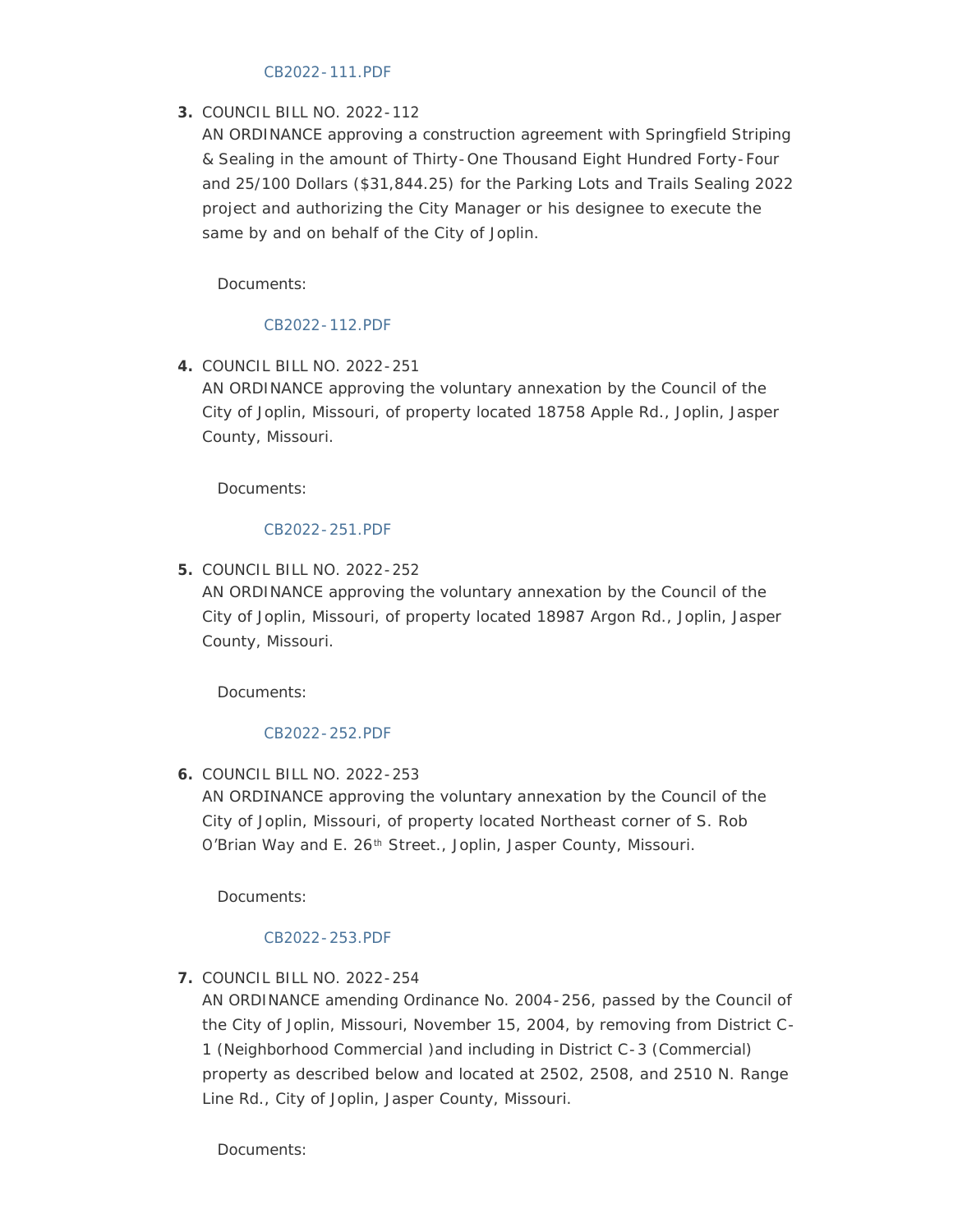#### [CB2022-254.PDF](http://www.joplinmo.org/AgendaCenter/ViewFile/Item/8385?fileID=49818)

# COUNCIL BILL NO. 2022-256 **8.**

AN ORDINANCE amending Ordinance No. 2004- 256, passed by the Council of the City of Joplin, Missouri, November 15, 2004, by removing from District R-1 (Single-Family Residential) and including in District R-2 (Two-family Residential) property as described below and located at 2636 & 2642 E. 4th Street, City of Joplin, Jasper County, Missouri.

Documents:

# [CB2022-256.PDF](http://www.joplinmo.org/AgendaCenter/ViewFile/Item/8404?fileID=50011)

# **Resolutions 9.**

# **Ordinances - Emergency 10.**

COUNCIL BILL NO. 2022-107 **1.**

Approval of a Purchase Order for Work Order No. 2022-01 with Ace Pipe Cleaning, Inc. for the 2021-2023 Evaluation and Rehabilitation Toolbox for Wastewater Collection System Project; and containing an emergency clause.

Documents:

[CB2022-107 SUMMARY.PDF](http://www.joplinmo.org/AgendaCenter/ViewFile/Item/8391?fileID=50038) [CB2022-107\\_EXHIBIT\\_PO FOR WORKORDER2022-01.PDF](http://www.joplinmo.org/AgendaCenter/ViewFile/Item/8391?fileID=49919) [CB2022-107\\_ORDINANCE\\_PO FOR WORKORDER2022-01.PDF](http://www.joplinmo.org/AgendaCenter/ViewFile/Item/8391?fileID=50039)

COUNCIL BILL NO. 2022-113 **2.**

AN ORDINANCE authorizing the acceptance of a Second Supplemental Airport Aid Agreement from the Missouri Highways and Transportation Commission (MoDOT) for the completion of the Relocation of the General Aviation Entrance Road at the Joplin Regional Airport and authorizing the City Manager or his Designee to execute the agreement on behalf of the City of Joplin; and containing an emergency clause.

Documents:

[GS 2022-113 SECOND SUPPLEMENTAL MODOT AGREEMENT GA](http://www.joplinmo.org/AgendaCenter/ViewFile/Item/8389?fileID=49858)  ENTRANCE ROAD.PDF [SECOND SUPPLEMENTAL AGREEMENT MODOT.PDF](http://www.joplinmo.org/AgendaCenter/ViewFile/Item/8389?fileID=49860) [GA ROAD LAYOUT.PDF](http://www.joplinmo.org/AgendaCenter/ViewFile/Item/8389?fileID=49861) [CB 2022-113 SECOND SUPPLEMENTAL MODOT AGREEMENT GA](http://www.joplinmo.org/AgendaCenter/ViewFile/Item/8389?fileID=49859)  ENTRANCE ROAD CONSTRUCTION.PDF

COUNCIL BILL NO. 2022-116 **3.**

AN ORDINANCE approving an Agreement and Work Authorization with CJW Transportation Consultants, LLC (CJW) in the not to exceed amount of Thirty-Three Thousand Eight Hundred and 00/100 dollars (\$33,800.00) for professional engineering consulting services for design and construction inspection services for the pedestrian crossing of  $20<sup>th</sup>$  Street at Joplin High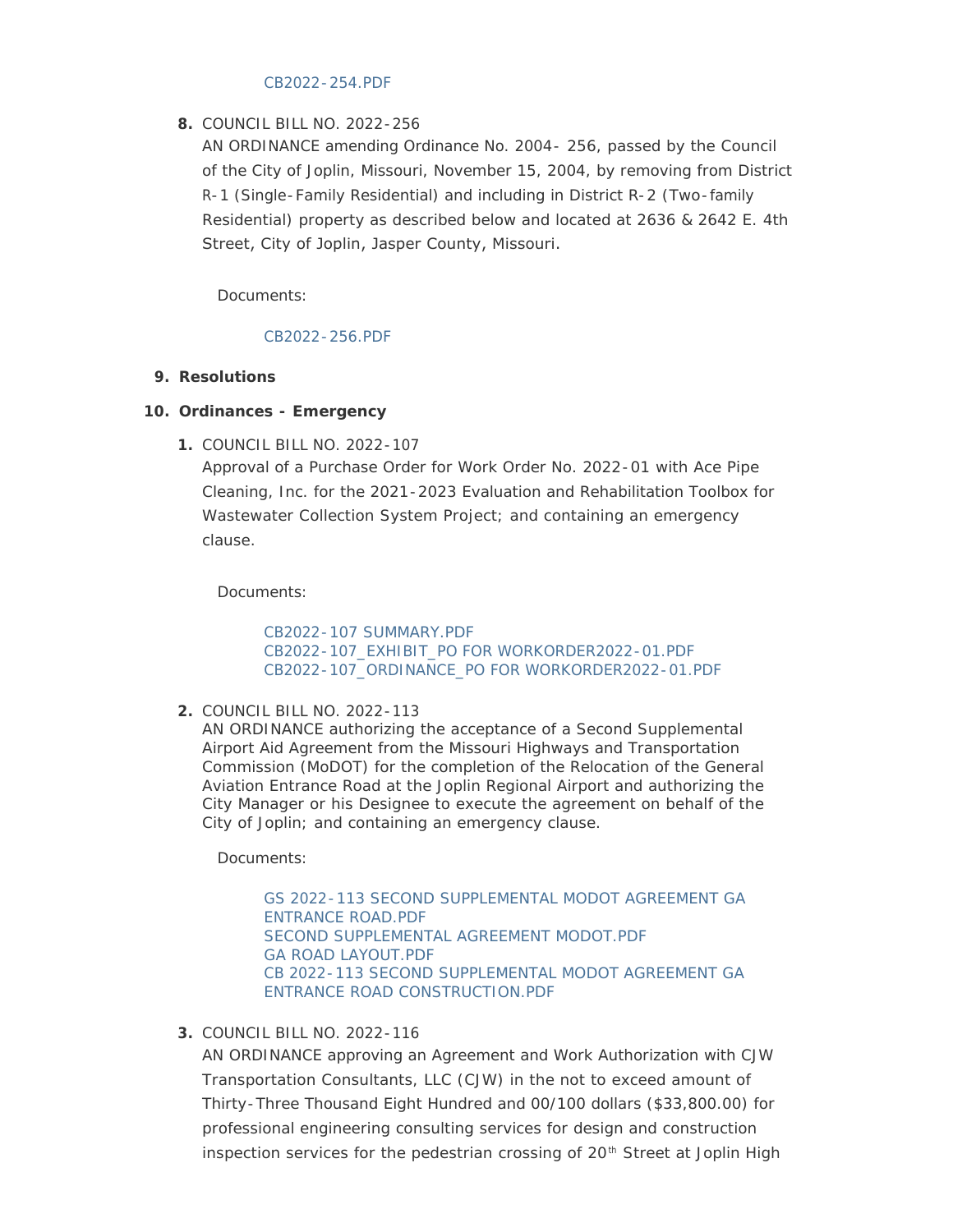School; and authorizing the City Manager or his designee to execute the same by and on behalf of the City of Joplin; on an emergency basis.

Documents:

[CJW HIGH SCHOOL CROSSING WORK AUTHORIZATION SUMMARY](http://www.joplinmo.org/AgendaCenter/ViewFile/Item/8401?fileID=49984)  SHEET.PDF [CJW HIGH SCHOOL CROSSING AGREEMENT.PDF](http://www.joplinmo.org/AgendaCenter/ViewFile/Item/8401?fileID=49982) [CJW HIGH SCHOOL CROSSING WORK AUTHORIZATION.PDF](http://www.joplinmo.org/AgendaCenter/ViewFile/Item/8401?fileID=49980) [MID-BLOCK PEDESTRIAN CROSSWALK DESIGNS - AGREEMENT.PDF](http://www.joplinmo.org/AgendaCenter/ViewFile/Item/8401?fileID=49981) [CJW HIGH SCHOOL CROSSING WORK AUTHORIZATION](http://www.joplinmo.org/AgendaCenter/ViewFile/Item/8401?fileID=49983)  ORDINANCE.PDF

COUNCIL BILL NO. 2022-118 **4.**

AN ORDINANCE authorizing the City of Joplin to enter into an agreement with Crossland Construction Inc. in the amount of Nine Hundred Sixty Thousand and 00/100 Dollars (\$960,000.00) for the Shoal Creek Wastewater Treatment Facility Drying Bed Covers project; authorizing the City Manager or his designee to execute the same by and on behalf of the City of Joplin; and containing an emergency clause.

Documents:

[CB 2022-118 SUMMARY SHEET .PDF](http://www.joplinmo.org/AgendaCenter/ViewFile/Item/8392?fileID=50060) [CB 2022-118 BID SUMMARY SHEET .PDF](http://www.joplinmo.org/AgendaCenter/ViewFile/Item/8392?fileID=50061) [00500 CONTRACT 2022.PDF](http://www.joplinmo.org/AgendaCenter/ViewFile/Item/8392?fileID=49937) [2022-03-11\\_WATSON TO LAWSON - RECOMEND AWARD TO](http://www.joplinmo.org/AgendaCenter/ViewFile/Item/8392?fileID=49938)  CROSSLAND.PDF [SHOAL CRK WWTF DRYING BED COVERS DRAWINGS 2022 02](http://www.joplinmo.org/AgendaCenter/ViewFile/Item/8392?fileID=49939)  15\_2.PDF [CB 2022-118 .PDF](http://www.joplinmo.org/AgendaCenter/ViewFile/Item/8392?fileID=50062)

COUNCIL BILL NO. 2022-504 **5.**

AN ORDINANCE approving the Real Estate Contract by and between the City of Joplin, Missouri, a Municipal Corporation, and TAMKO Building Products LLC., for the sale of one parcel located at North St. Louis and East North Street, totaling approximately 10,000 square feet of land; and authorizing the City Manager to execute the same by and on behalf of the City of Joplin; and containing an emergency clause.

Documents:

[CB 2022-504 SUMMARY LAND SALE N ST LOUIIS AND E NORTH](http://www.joplinmo.org/AgendaCenter/ViewFile/Item/8394?fileID=49931)  STREET.PDF [CB 2022-504 EXHIBIT A N ST LOUIS AND E NORTH STREET REAL](http://www.joplinmo.org/AgendaCenter/ViewFile/Item/8394?fileID=49928)  ESTATE CONTRACT.PDF [CB 2022-504 MAP NORTH STREET W OF ST LOUIS.PDF](http://www.joplinmo.org/AgendaCenter/ViewFile/Item/8394?fileID=49930) [CB 2022-504 BID TABULATION N ST LOUIS AND E NORTH](http://www.joplinmo.org/AgendaCenter/ViewFile/Item/8394?fileID=49927)  STREET.PDF [CB 2022-504 LAND SALE ORDINANCE N ST LOUIS AND E NORTH](http://www.joplinmo.org/AgendaCenter/ViewFile/Item/8394?fileID=49929)  STREET.PDF

COUNCIL BILL NO. 2022-505 **6.** AN ORDINANCE approving the Real Estate Contract by and between the City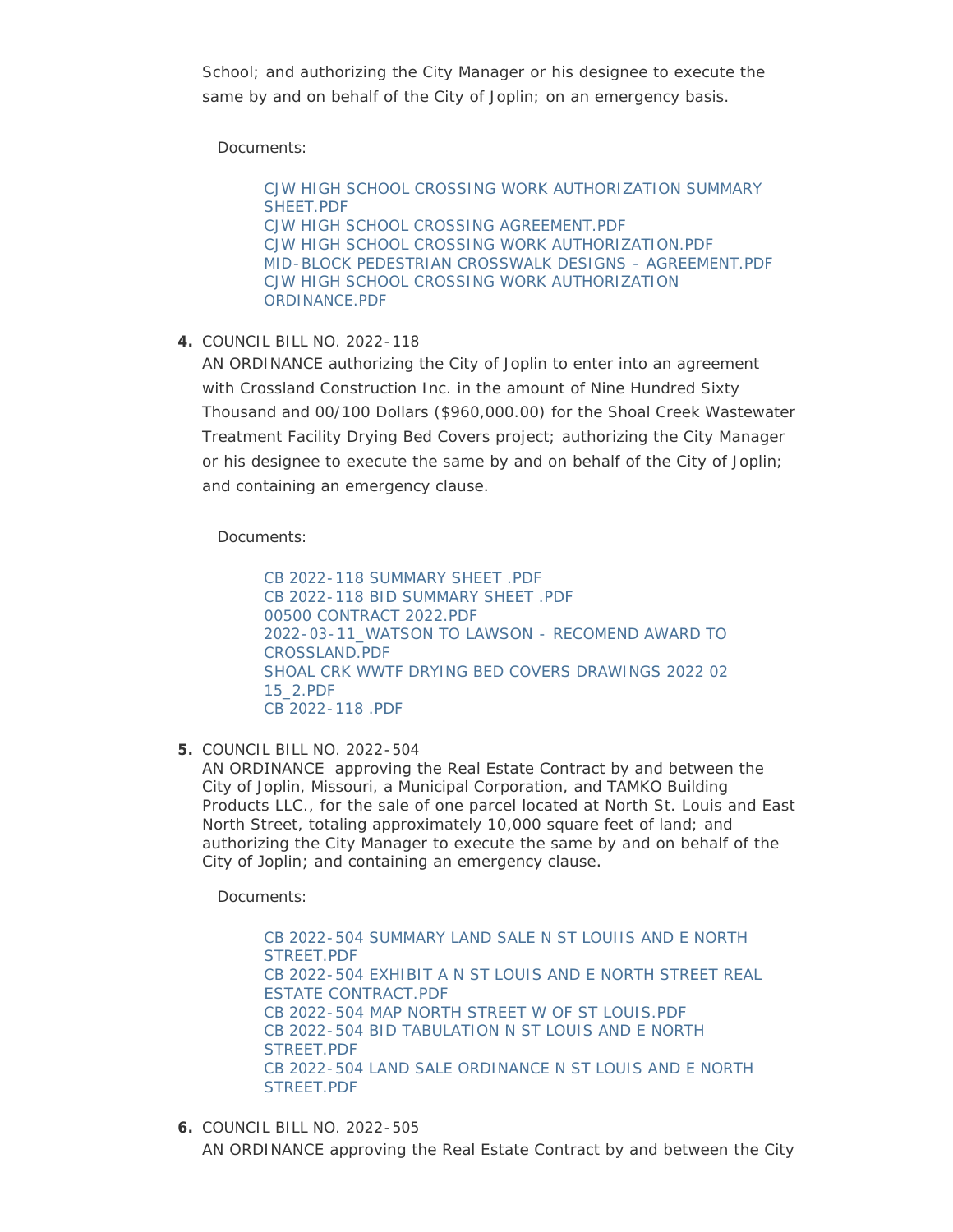of Joplin, Missouri, a Municipal Corporation, and Ledford Construction and Development, LLC., for the sale of one parcel located at 1304 Kentucky Avenue, totaling approximately 6,000 square feet of land; and authorizing the City Manager to execute the same by and on behalf of the City of Joplin; and containing an emergency clause.

Documents:

[CB 2022-505 SUMMARY LAND SALE 1304 KENTUCKY AVE.PDF](http://www.joplinmo.org/AgendaCenter/ViewFile/Item/8395?fileID=49936) [CB 2022-505 EXHIBIT A 1304 KENTUCKY REAL ESTATE](http://www.joplinmo.org/AgendaCenter/ViewFile/Item/8395?fileID=49933)  CONTRACT.PDF [CB 2022-505 MAP 1304 KENTUCKY.PDF](http://www.joplinmo.org/AgendaCenter/ViewFile/Item/8395?fileID=49935) [CB 2022-505 BID TABULATION 1304 KENTUCKY.PDF](http://www.joplinmo.org/AgendaCenter/ViewFile/Item/8395?fileID=49932) [CB 2022-505 LAND SALE ORDINANCE 1304 KENTUCKY.PDF](http://www.joplinmo.org/AgendaCenter/ViewFile/Item/8395?fileID=49934)

COUNCIL BILL NO. 2022-506 **7.**

AN ORDINANCE approving the Real Estate Contract by and between the City of Joplin, Missouri, a Municipal Corporation, and Ledford Construction and Development, LLC., for the sale of one parcel located at 916 Jackson Avenue, totaling approximately 5,134 square feet of land; and authorizing the City Manager to execute the same by and on behalf of the City of Joplin; and containing an emergency clause.

Documents:

[CB 2022-506 SUMMARY LAND SALE 916 JACKSON AVE.PDF](http://www.joplinmo.org/AgendaCenter/ViewFile/Item/8396?fileID=49944) [CB 2022-506 EXHIBIT A 916 JACKSON REAL ESTATE CONTRACT.PDF](http://www.joplinmo.org/AgendaCenter/ViewFile/Item/8396?fileID=49941) [CB 2022-506 MAP 916 JACKSON.PDF](http://www.joplinmo.org/AgendaCenter/ViewFile/Item/8396?fileID=49943) [CB 2022-506 BID TABULATION 916 JACKSON AVE.PDF](http://www.joplinmo.org/AgendaCenter/ViewFile/Item/8396?fileID=49940) [CB 2022-506 LAND SALE ORDINANCE 916 JACKSON.PDF](http://www.joplinmo.org/AgendaCenter/ViewFile/Item/8396?fileID=49942)

COUNCIL BILL NO. 2022-507 **8.**

AN ORDINANCE approving the Real Estate Contract by and between the City of Joplin, Missouri, a Municipal Corporation, and Ledford Construction and Development, LLC., for the sale of one parcel located at West Junge Blvd and South Sergeant Avenue, totaling approximately 6,250 square feet of land; and authorizing the City Manager to execute the same by and on behalf of the City of Joplin; and containing an emergency clause.

Documents:

[CB 2022-507 SUMMARY LAND SALE W JUNGE AND S SERGEANT.PDF](http://www.joplinmo.org/AgendaCenter/ViewFile/Item/8397?fileID=49949) [CB 2022-507 EXHIBIT A W JUNGE AND S SERGEANT REAL ESTATE](http://www.joplinmo.org/AgendaCenter/ViewFile/Item/8397?fileID=49945)  CONTRACT.PDF [CB 2022-507 MAP W JUNGE AND S SERGEANT.PDF](http://www.joplinmo.org/AgendaCenter/ViewFile/Item/8397?fileID=49948) [CB 2022-507 BID TABULATION W JUNGE AND S SERGEANT.PDF](http://www.joplinmo.org/AgendaCenter/ViewFile/Item/8397?fileID=49946) [CB 2022-507 LAND SALE ORDINANCE W JUNGE AND S SERGEANT](http://www.joplinmo.org/AgendaCenter/ViewFile/Item/8397?fileID=49947)  AVE.PDF

# **Ordinances - First Reading 11.**

COUNCIL BILL NO. 2022-114 **1.** AN ORDINANCE approving an Agreement and Work Authorization with Olsson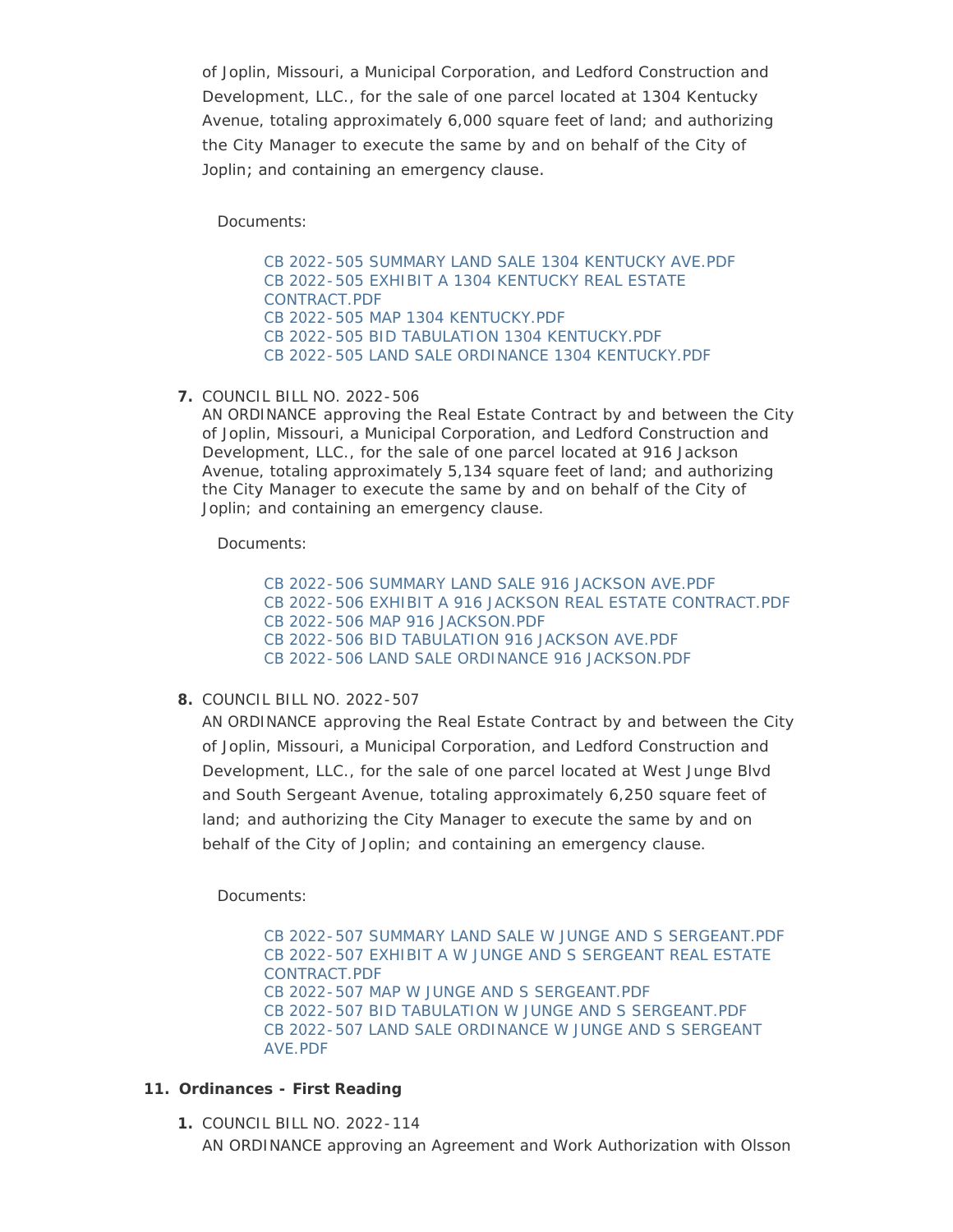in the not to exceed amount of One Hundred Fifty-Eight Thousand Eight Hundred and 00/100 dollars (\$158,800.00) for professional engineering services for the development of a Capital Improvements Program (CIP) Masterplan and authorizing the City Manager or his designee to execute the same by and on behalf of the City of Joplin.

Documents:

[CB 2022-114 SUMMARY SHEET CIP MASTERPLAN.PDF](http://www.joplinmo.org/AgendaCenter/ViewFile/Item/8399?fileID=50056) [CB2022-114 AGREEMENT AND WA.PDF](http://www.joplinmo.org/AgendaCenter/ViewFile/Item/8399?fileID=49957) [CB2022-114 SCORE SHEET.PDF](http://www.joplinmo.org/AgendaCenter/ViewFile/Item/8399?fileID=49954) [CB 2022-114 COUNCIL ORDINANCE CIP MASTERPLAN.PDF](http://www.joplinmo.org/AgendaCenter/ViewFile/Item/8399?fileID=50057)

COUNCIL BILL NO. 2022-115 **2.** AN ORDINANCE adopting Parklets policies and procedures.

Documents:

[CB 2022-115 PARKLET SUMMARY SHEET.PDF](http://www.joplinmo.org/AgendaCenter/ViewFile/Item/8398?fileID=50058) [SOP ON PARKLETS.PDF](http://www.joplinmo.org/AgendaCenter/ViewFile/Item/8398?fileID=50035) [CB2022-115 PARKLETS.PDF](http://www.joplinmo.org/AgendaCenter/ViewFile/Item/8398?fileID=50059)

COUNCIL BILL NO. 2022-117 **3.**

AN ORDINANCE approving an Agreement and Work Authorization with CJW Transportation Consultants, LLC (CJW) in the not to exceed amount of One Hundred Ten Thousand One Hundred Fifty-One and 00/100 dollars (\$110,151.00) for professional engineering consulting services for the Joplin Signal System Study; and authorizing the City Manager or his designee to execute the same by and on behalf of the City of Joplin.

Documents:

[CJW SIGNAL STUDY WORK AUTHORIZATION SUMMARY SHEET.PDF](http://www.joplinmo.org/AgendaCenter/ViewFile/Item/8402?fileID=50005) [SCORE SHEET.PDF](http://www.joplinmo.org/AgendaCenter/ViewFile/Item/8402?fileID=50002) [CJW SIGNAL STUDY AGREEMENT.PDF](http://www.joplinmo.org/AgendaCenter/ViewFile/Item/8402?fileID=50003) [CJW SIGNAL STUDY WORK AUTHORIZATION.PDF](http://www.joplinmo.org/AgendaCenter/ViewFile/Item/8402?fileID=50000) [JOPLIN SIGNAL SYSTEM ASSESSMENT PROPOSAL- CJW.PDF](http://www.joplinmo.org/AgendaCenter/ViewFile/Item/8402?fileID=50001) [CJW SIGNAL STUDY WORK AUTHORIZATION ORDINANCE.PDF](http://www.joplinmo.org/AgendaCenter/ViewFile/Item/8402?fileID=50004)

COUNCIL BILL NO. 2022-119 **4.**

AN ORDINANCE approving a Contract by and between the City of Joplin and Matrix Consulting Group, Ltd. to perform a Benchmark Study in the amount not to exceed Ninety-Nine Thousand and 00/100 Dollars (\$99,000.00) for consulting services; authorizing the City Manager or his designee to execute the same by and on behalf of the City of Joplin.

Documents:

[CB 2022-119 SUMMARY SHEET.PDF](http://www.joplinmo.org/AgendaCenter/ViewFile/Item/8390?fileID=50036) [MATRIX BID RESPONSE.PDF](http://www.joplinmo.org/AgendaCenter/ViewFile/Item/8390?fileID=49867)